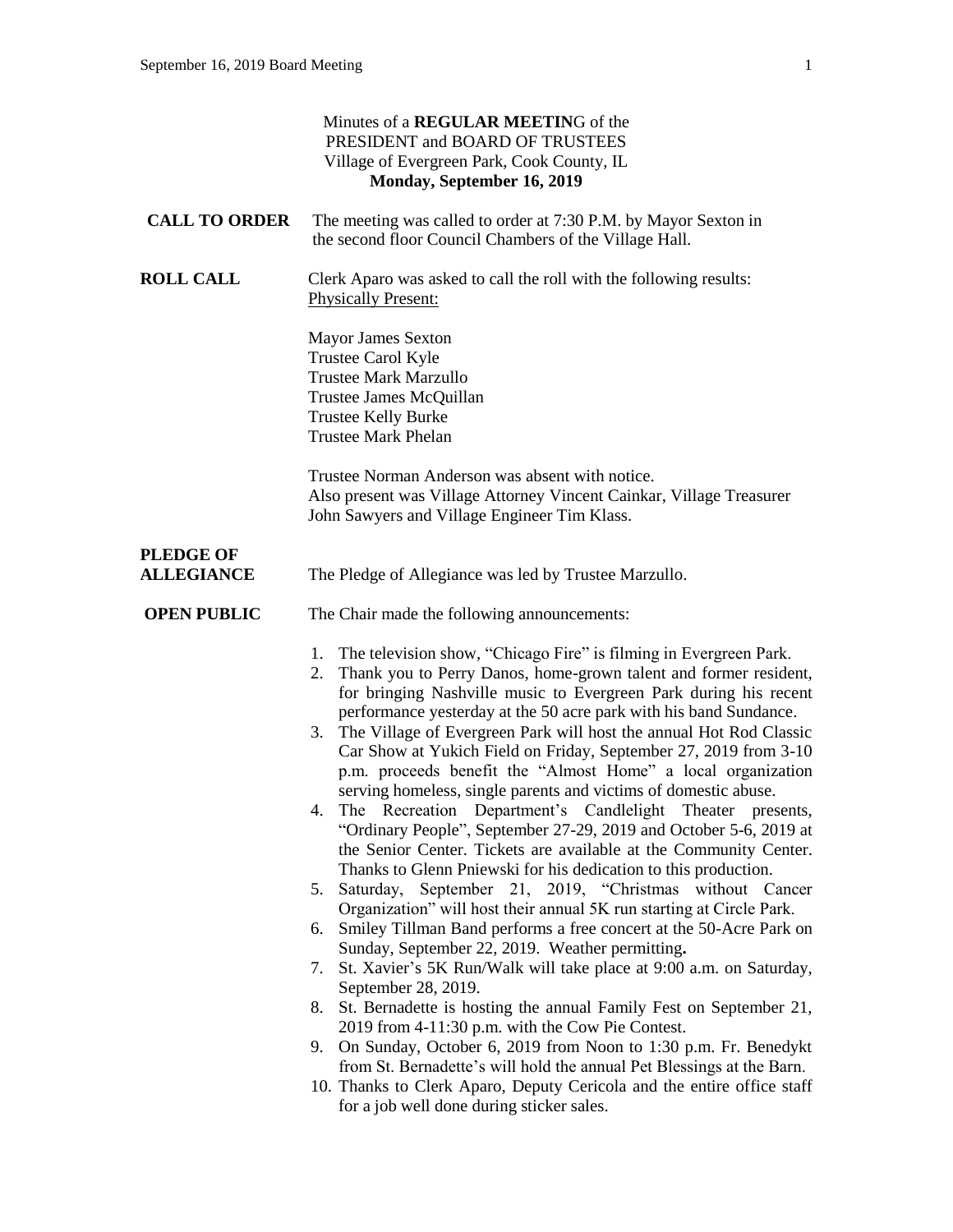|                                       | 11. The Chair read a portion of the letter from Dr. Machak of School<br>District 124 thanking the EP Police especially Lt. Zimmer for the<br>shooter lockdown drills held at<br>all the<br>active<br>schools.<br>Commendations to EP Police Officer Knight who handled an<br>extremely serious situation at Central Junior High and diffused a bad<br>situation.<br>12. The Chair acknowledged a letter from the Railroad Police thanking<br>the EP Police for their help in locating a stolen car.                                                         |
|---------------------------------------|-------------------------------------------------------------------------------------------------------------------------------------------------------------------------------------------------------------------------------------------------------------------------------------------------------------------------------------------------------------------------------------------------------------------------------------------------------------------------------------------------------------------------------------------------------------|
| <b>OPEN PUBLIC</b><br><b>AUDIENCE</b> | A resident (Name not given) from $87th$ and Talman reported issues with<br>the US mail service stating she has not received any mail for (3) three<br>days. The Chair responded that he and State Rep. Burke have an<br>appointment with the Post Office Management and reps from<br>Congressman Rush's office to discuss various complaints regarding our<br>Post Office. He will report their findings at a later meeting. Trustee<br>Marzullo asked the Chair to remind them to return the USPS Mail Box<br>by the Community Center.                     |
| <b>REGULAR</b><br><b>AGENDA</b>       | Motion by Trustee Phelan second by Trustee Kyle to waive the reading<br>of the minutes of the September 3, 2019 Regular Meeting by the<br>President and Board of Trustees and approved as presented was passed<br>by unanimous voice vote and so ordered by the Chair.                                                                                                                                                                                                                                                                                      |
| <b>RESOLUTION</b><br>NO. 22-2019      | Motion by Trustee Marzullo second by Trustee McQuillan, to approve<br>Resolution NO. 22-2019 with expenditures of the General Corporate<br>Fund of \$162,788.08 and the Water Management Fund in the amount of<br>\$ 589,303.70 and $95^{TH}$ St TIF Fund, \$1,127.21 and the Capital<br>Improvement Fund, \$10,623.48 and the Street Bond Fund \$ 36,290.00<br>for a total of \$800,132.47. Upon roll call, voting YES: Trustees Kyle,<br>Marzullo, McQuillan, Burke and Phelan; voting NO: NONE.<br>The<br>motion was passed and so ordered by the Chair. |
| <b>WATER</b>                          |                                                                                                                                                                                                                                                                                                                                                                                                                                                                                                                                                             |
| <b>COLLECTOR</b>                      |                                                                                                                                                                                                                                                                                                                                                                                                                                                                                                                                                             |
| <b>REPORT</b>                         | Motion by Trustee Phelan second by Trustee Kyle to approve the Water<br>Collector's Report for <b>August 2019</b> in the amount of \$684,565.29. The<br>motion was passed by unanimous voice vote and so ordered by the Chair.                                                                                                                                                                                                                                                                                                                              |
| <b>TREASURER</b>                      |                                                                                                                                                                                                                                                                                                                                                                                                                                                                                                                                                             |
| <b>REPORT</b>                         | Motion by Trustee Marzullo second by Trustee McQuillan to approve the<br>Treasurer's Report for <b>August 2019</b> in the amount of \$8,849,317.48 in<br>the General Fund and \$4,365,726.04 in the Sewer and Water Fund. The<br>motion was passed by unanimous voice vote and so ordered by the Chair.                                                                                                                                                                                                                                                     |
| <b>VILLAGE</b>                        |                                                                                                                                                                                                                                                                                                                                                                                                                                                                                                                                                             |
| <b>COLLECTOR</b>                      |                                                                                                                                                                                                                                                                                                                                                                                                                                                                                                                                                             |
| <b>REPORT</b>                         | Motion by Trustee McQuillan second by Trustee Marzullo to approve the<br>Village Collector's report for <b>August 2019</b> in the amount of \$<br>3,612,401.86. The motion was passed by unanimous voice vote and so<br>ordered by the Chair.                                                                                                                                                                                                                                                                                                               |
| <b>BUSINESS</b>                       |                                                                                                                                                                                                                                                                                                                                                                                                                                                                                                                                                             |
| <b>CERTIFICATES</b>                   | Motion by Trustee Phelan second by Trustee Kyle to approve the                                                                                                                                                                                                                                                                                                                                                                                                                                                                                              |

Business Regulation Certificate for **LOS COMALES** to operate a full